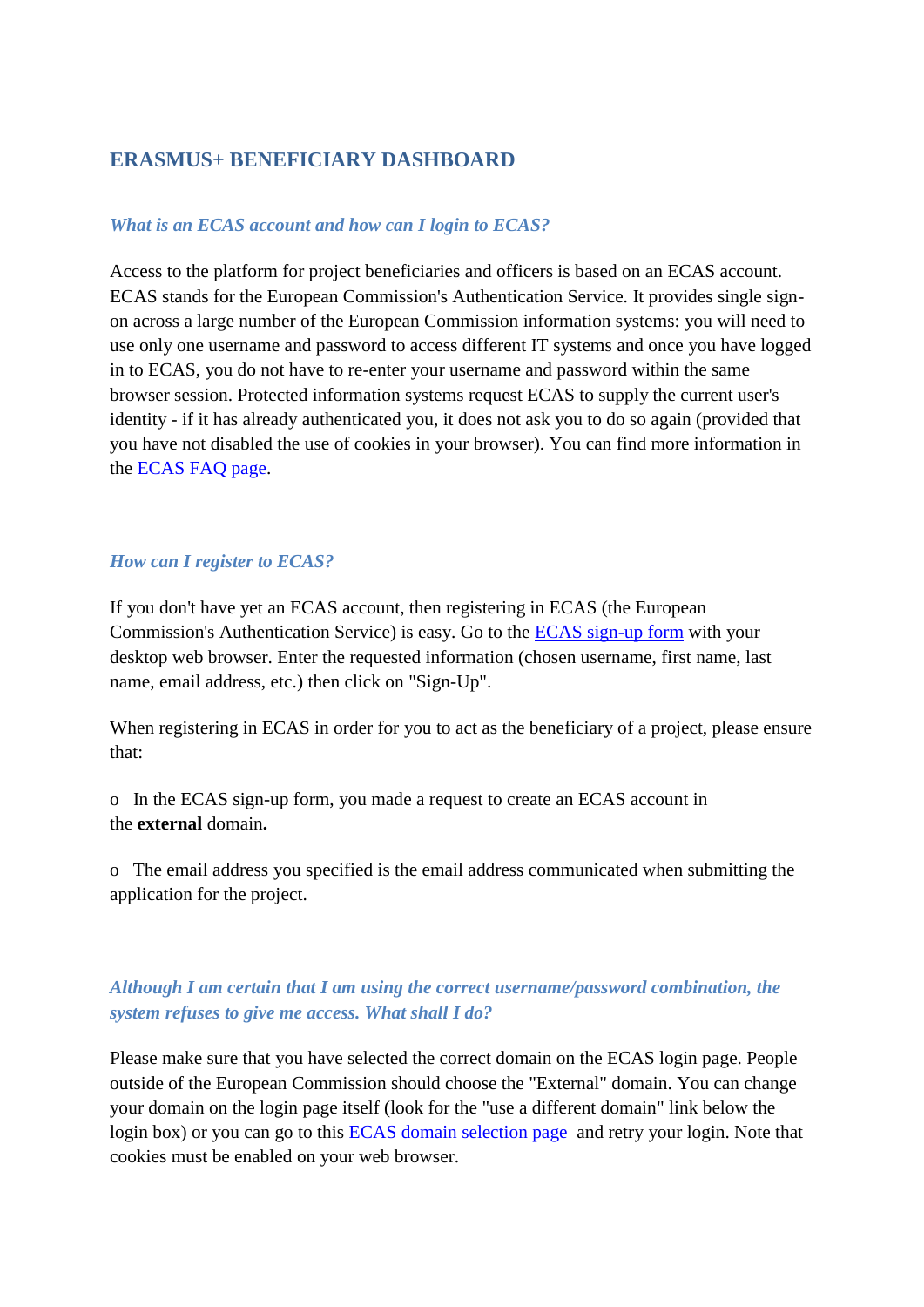## *After ECAS registration, I did not receive any email. What shall I do?*

· Contact your IT department to check if the email from the Authentication Service subject: Your password / Votre mot de passe is not "queuing" in the mail server.

The problem could occur if the email is treated as a spam. Ask your IT administrator to remove ecas-admin@ec.europa.eu or the domain ec.europa.eu from the spam filter.

If it does not solve the problem, then please follow the instructions as indicated [here](https://ecas.ec.europa.eu/cas/contact.html) in order to have the ECAS account verified by the responsible support team.

### *I lost/forgot my password.*

Just click on "New password" in the menu. Note that you can't reset your password if your account is locked. An account is locked if too many incorrect passwords are entered in a row. During that time you won't be able to log in or reset your password. Contact support for assistance or wait 15 minutes until the account is unlocked automatically. If you haven't entered the incorrect passwords yourself, it may be that someone is trying to guess your password or that a user mistyped their login (writing yours instead). You should notify support if you suspect this! Please contact the DG EAC IT Helpdesk at: **[EC-HELPDESK-](mailto:EC-HELPDESK-IT@ec.europa.eu)**[IT@ec.europa.eu.](mailto:EC-HELPDESK-IT@ec.europa.eu)

*I tried to change my password by using the link in ECAS "Change password" or request my forgotten password by using the link in ECAS "Forgotten your password". After I filled in the username or my email address as requested, I never received the email to initialise my password.*

This problem could be caused by using an incorrect domain in the ECAS service when trying to obtain a new password. With any Participant Portal organisation, proposal or project role, including LEAR/ACCOUNT ADMINISTRATOR, your domain should be "External".

Contact your IT department to check if the email from the Authentication Service <ECAS-ADMIN@EC.EUROPA.EU> subject: ECAS Password Initialisation is not "queuing" in the mail server.

The problem could occur if the email is treated as a spam. Ask your IT administrator to remove ecas-admin@ec.europa.eu or the domain ec.europa.eu from the spam filter.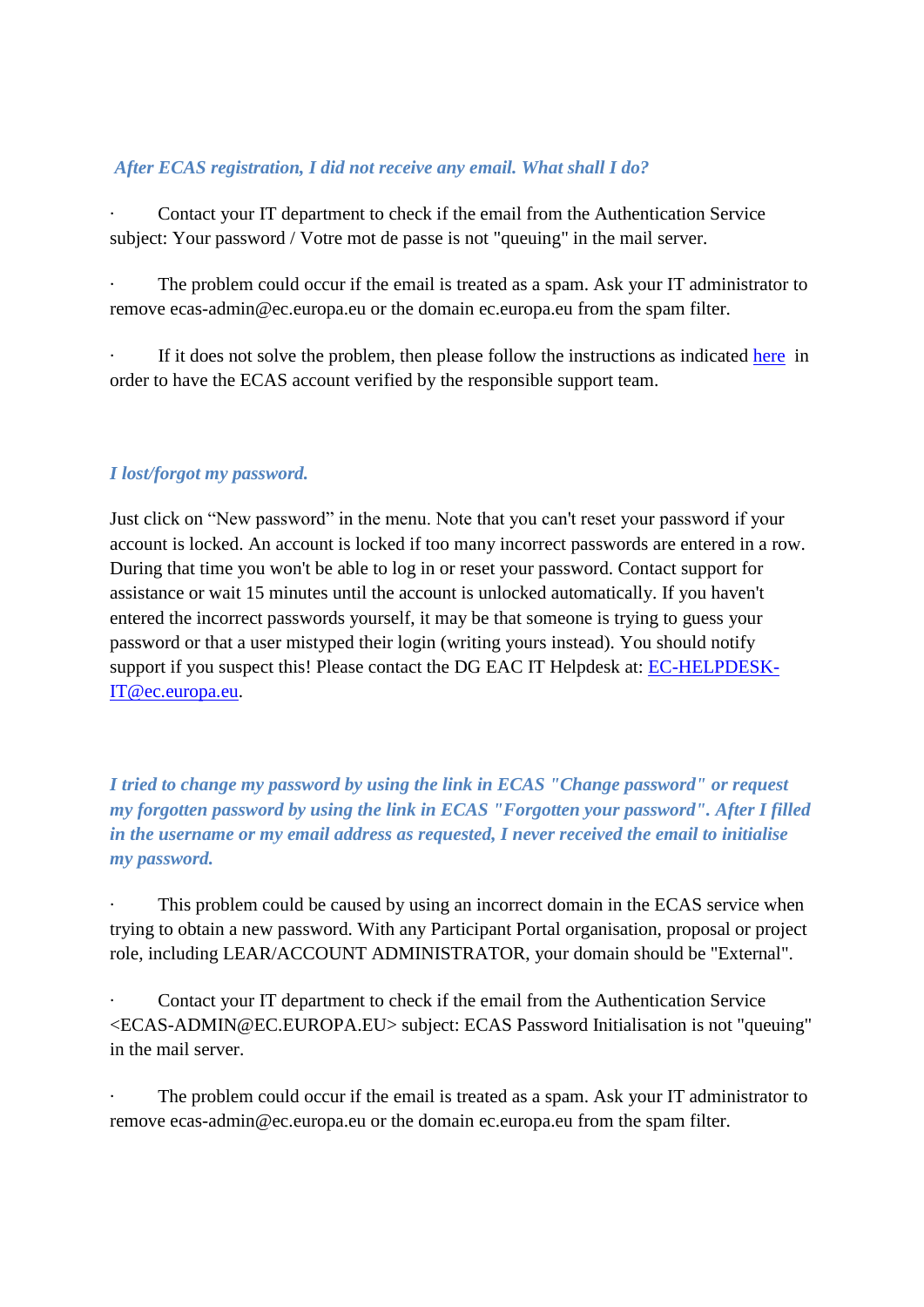If it does not solve the problem, then please follow the instructions as indicated [here](https://ecas.ec.europa.eu/cas/contact.html) in order to have the ECAS account verified by the responsible support team.

### *How can I change my email address in ECAS?*

If you are logged-in, simply go to your user detail page then select **Modify my personal data** and enter a new valid email address in the e-mail field. Note that certain ECAS accounts that were created with a heightened security procedure (e.g. LEAR accounts) cannot change their email address directly from within ECAS afterwards.

LEAR's can change it in the Beneficiary Register on the Participant Portal, choosing the page My Organisations after ECAS login. There you will inform the Validation Services via the messaging option. The e-mail address will subsequently be updated. Please note that a new email address triggers for a LEAR a new ECAS account meaning you will receive a new PIN code.

However, if you wish to change the email address associated to your ECAS account for the purposes of the Beneficiary Dashboard, we strongly advice you not to change the email address associated to your ECAS account using this method. Please contact your project officer at your respective agency (NA or EACEA) and ask them to perform this change for you in their grant management system. Once they perform the change, an email will be sent to the updated email address that you indicated, with information on how to log in.

### *What is an "automatic sign-on" or "single sign-on"?*

Automatic sign-on (also called "single sign-on") allows you to log in to multiple websites with a single username and password, reducing the number of times you have to enter them.

### *I tried to register and the username I have chosen is not accepted.*

When you specify a username when registering in ECAS, please be sure it does not exceed 32 characters and is composed exclusively of letters and numbers.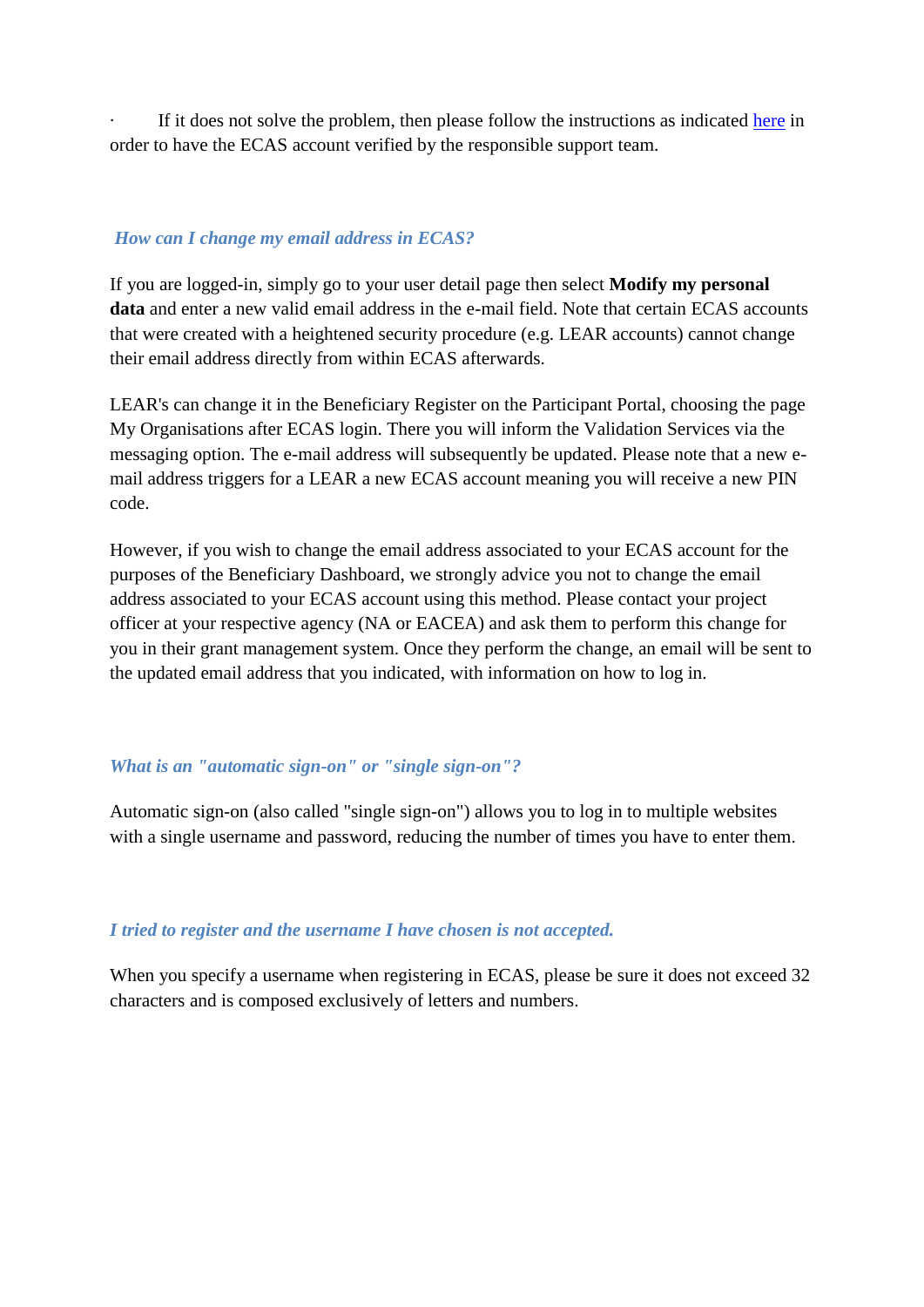# *The person in charge changed/is no longer working here. Can I receive authorisation (reauthorisation)?*

You will have to inform your project officer in either EACEA or your National Agency, in order to change the contact details as foreseen in the grant agreement. Once they make the change to the contractual data, this will appear in the updated project card and you will receive an email with instructions on how to access the platform.

### *What is the Erasmus+ Project Results Platform?*

The public interface of the Erasmus+ Project Results Platform is a Dissemination and Exploitation Platform that offers a comprehensive overview of all projects funded under the Erasmus+ programme as well as some projects funded under the previous programmes (LifeLong Learning, Youth in Action, etc.). Private and restricted access is provided to beneficiaries and officers, who are the only ones who can modify data on the Platform. The new Education and Culture programmes (Erasmus+ and Creative Europe), in force from 2014 until 2020, are considering the dissemination and exploitation activities as key objectives to their successful implementation.

### *What is the purpose of the Erasmus+ Project Results Platform?*

Erasmus+ Project Results Platform is a DG EAC initiative to ensure a detailed display of project information to the wider public. It allows for an effective and comprehensive collection and dissemination of results of activities supported by the Erasmus+ programme, as well as by some previous programmes. The purpose of the Erasmus+ Project Results Platform is:

- to provide an information tool for the public for relevant and interesting content of DG EAC's projects,
- to highlight projects qualified as good practices and success stories,
- to become a source of inspiration for other organisations,
- to become a potential source of information for the Commission Open Data Portal,
- to serve as a project database (project summaries, links, main products and outcomes).

### *Which projects are included in the Erasmus+ Project Results Platform?*

The Erasmus+ Project Results Platform includes all projects and good practices examples of projects funded under the Erasmus+ programme, as well as some projects funded under the previous programmes (LifeLong Learning, Youth in Action, Culture 2007-2013, etc.). The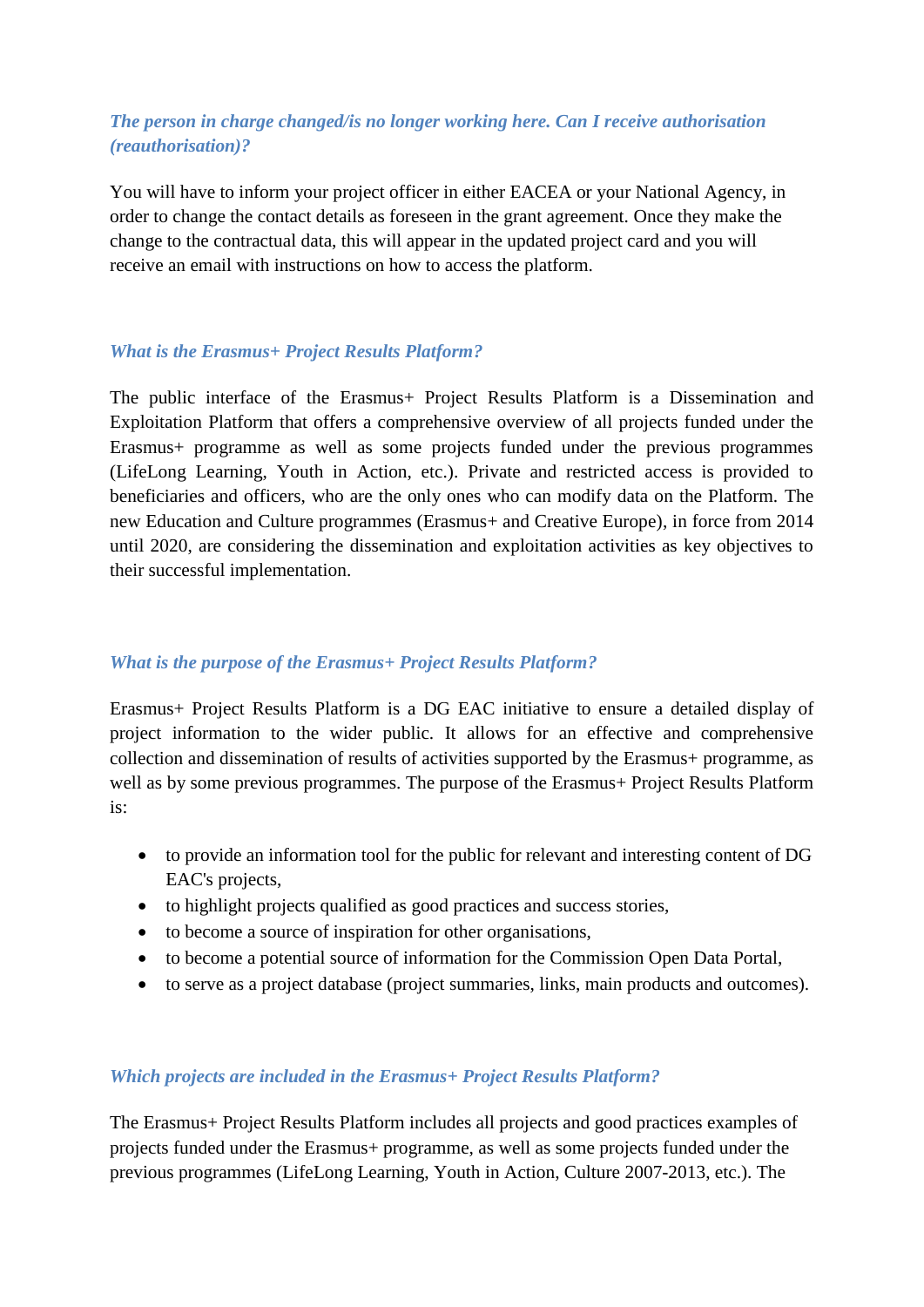Platform is updated on a daily basis, receiving updates on new projects from the grant management systems managed by the National Agencies and the EACEA. Projects funded under Erasmus+ are included in the Platform automatically, upon contractualisation.

#### *Who are the officers?*

The officers are European Commission, EACEA and National Agencies (NAs) staff with whom you signed your contract with. The officers perform a quality check of your project summary and results, validate them, decide which results should be published and identify good practices.

#### *Who are the beneficiaries?*

Project Beneficiaries are usually the coordinators of a European project that received a EU grant. They upload project results into the system together with some other basic information in the project card, such as the coordinator's and partners' personal data, the project's logo and the project's website.

#### *Who can access the Erasmus+ Project Results Platform?*

The Erasmus+ Project Results Platform front page can be accessed by everyone, with no need of registration or sign-up. Anyone who wishes to consult published information of projects and products of the past (2007-2013, etc.) and the new (2014-2020) DG EAC programmes can visit the Erasmus+ Project Results Platform and perform a search using the Search function and/or the Advanced search criteria of the front page.

#### *Will the public be able to access my results?*

Yes, anyone who wishes to consult published information of projects and products of the past (2007-2013, etc.) and the new (2014-2020) DG EAC programmes can visit the Erasmus+ Project Results Platform and view your project's card and project's results.

#### *Why is necessary to submit my project's results?*

While setting up the new programmes of Erasmus + and Creative Europe, it has been noted that not all the potential of the past programmes was realised. The main weakness of the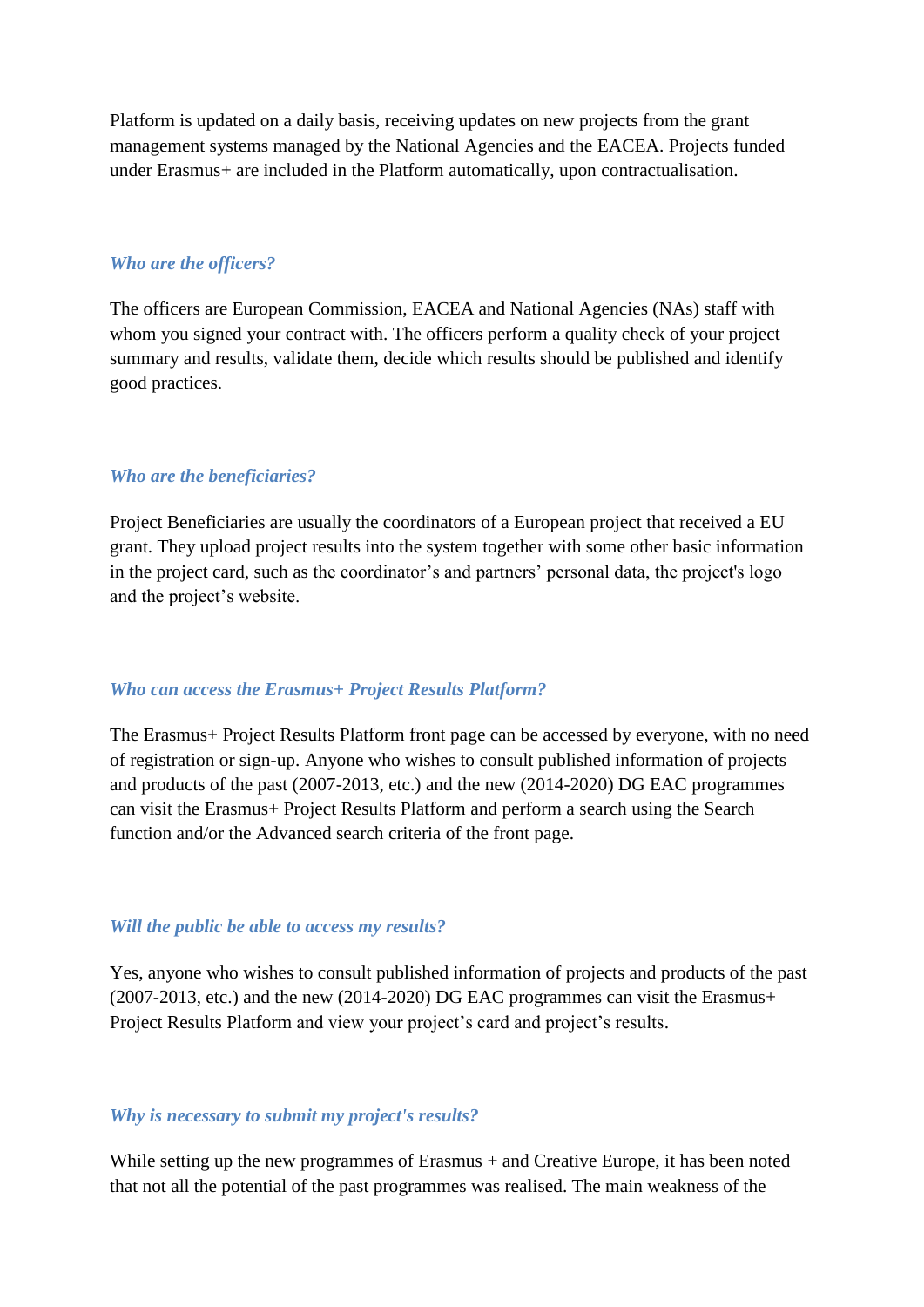approach was the missing link between the information on project results and the use of results. The impact of the programmes must be measured not only by the quality of the funded project results but also by the extent to which these results are known and used outside the projects partnerships to achieve the highest possible return on investment.

Dissemination and Exploitation means spreading the word about granted projects' successes and results as much as possible, making others aware of these projects and their results in order to benefit from this information in the future and use these results beyond the lifetime of these projects or use them to influence future policy, practices and partnerships. Thus, wider dissemination and deeper exploitation of project results will above all benefit you, the project beneficiary and the partners involved, increasing awareness of the project. This will contribute to the formation of new partnerships in the forthcoming future with other organisations that might share the same cultural interests as you do.

The dissemination and exploitation of project results also increase awareness of the opportunities offered by these programmes, strengthen the links and synergies between them and the main EU policy priorities. Dissemination is the key for highlighting the European added value of the DG EAC's programmes and it contributes to a positive public perception and wider participation in these new EU programmes.

#### *What are the Good Practices?*

Good practices are projects that have been particularly well managed and can be a source of inspiration for others. The NAs are responsible for the selection of good practices.

#### *What are the success stories?*

Success stories are projects that have distinguished themselves by their impact, contribution to policy-making, innovative results or creative approach and can be a source of inspiration for others.

# *Is it possible to grant access to the Beneficiary's Dashboard to more than one person? For instance, could one of my partners have access to the Beneficiary's Dashboard in order to update the project's results?*

Yes, it is possible to grant access rights to one (or more) of your partners. We usually do this manually and only in cases of large projects, with many partners involved (e.g. KA2 projects). If you wish one of your partners to be granted access to the Beneficiary's Dashboard, please send your project reference number, their full name and email address the Erasmus+ Project Results Platform Helpdesk, at the [eac-projectsplatform-helpdesk@ec.europa.eu.](mailto:eac-projectsplatform-helpdesk@ec.europa.eu)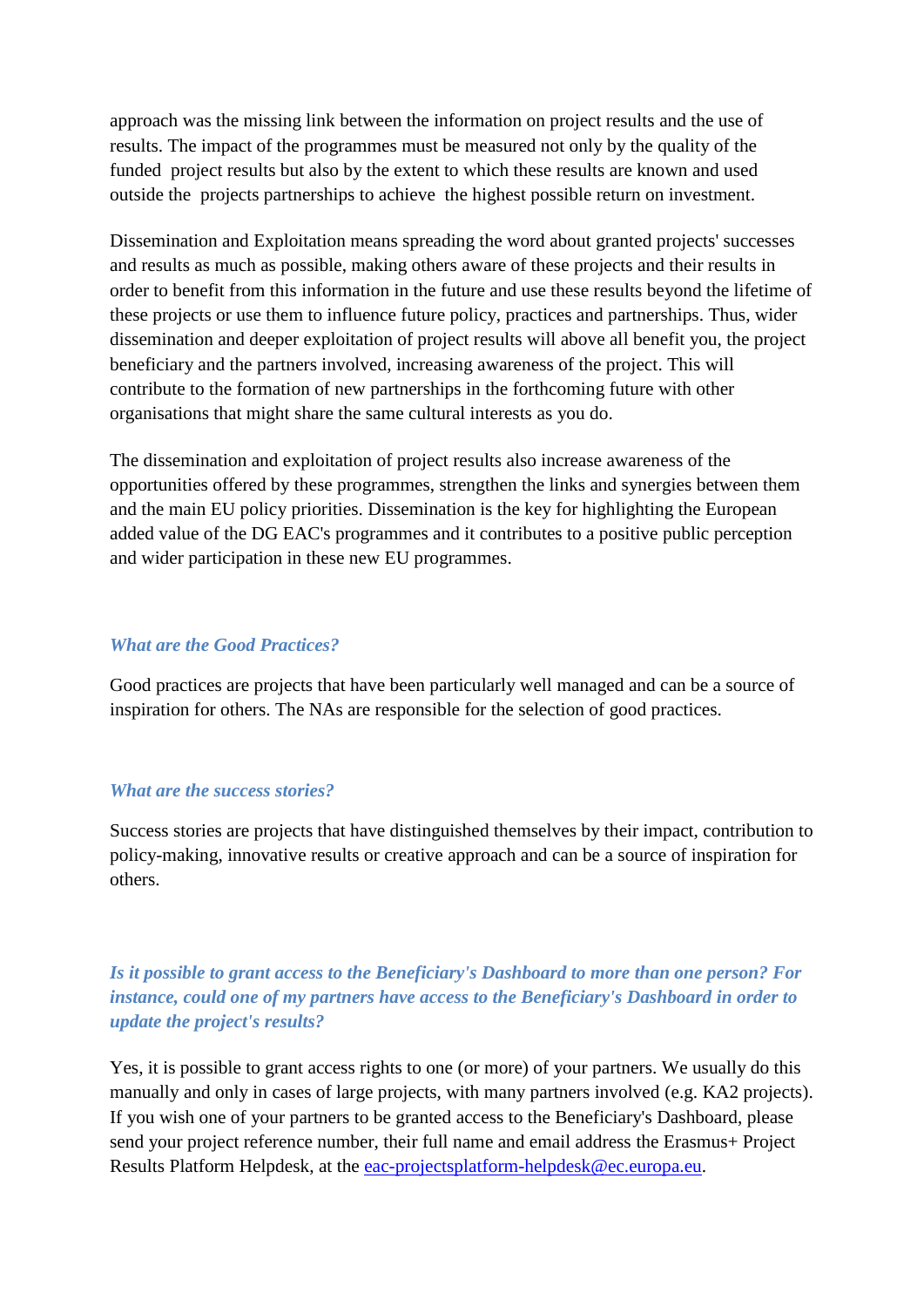### *I was registered in EVE/EST/ADAM before. Is my password still valid?*

No. The former dissemination platforms (known as EVE/EST/ADAM) were not using ECAS for the authentication of beneficiaries. If you were the beneficiary of a project previously disseminated in one of those platforms and are expected to still publish results of a project, the new dissemination platform will inform you that you will be able to further access that project once you have a valid ECAS account where the email address used corresponds to the one specified in the project. Please note that if more than two years have passed since the end date of your project, then you can no longer update your project results. However, if you wish to disseminate something, please contact us at the [eac-projectsplatform-helpdesk@ec.europa.eu](mailto:eac-projectsplatform-helpdesk@ec.europa.eu) and we can do it manually.

### *Which desktop web browser should I use?*

The Erasmus+ Project Results Platform aims to make information available to the widest possible range of users and does not recommend the se of any particular software package. We try to support the current versions of the most popular families of browsers in the market place and to take advantage of new technologies available in modern standards based browsers.

We require that JavaScript is enabled on your browser. For certain web services, Java and pop-ups may also need to be enabled.

You may experience minor problems for certain pages or functions if you use old browser versions. The latest browser versions are available free of charge from the appropriate supplier.

The platform have been tested using the following desktop web browsers:

- Microsoft Internet Explorer 9 (on Windows 7)
- Mozilla Firefox ESR 24.81 (on Windows 7)

If you are using another web browser (or platform) and encounter issues, please do not hesitate to report them through our support team

### *How can I modify contractual data?*

You cannot update contractual data yourself. For any changes on contractual data (e.g. project description, coordinator, partners, etc.) please contact your project officer, who will handle your request. Once a request is approved, the data will be automatically transferred to the Erasmus+ Project Results Platform.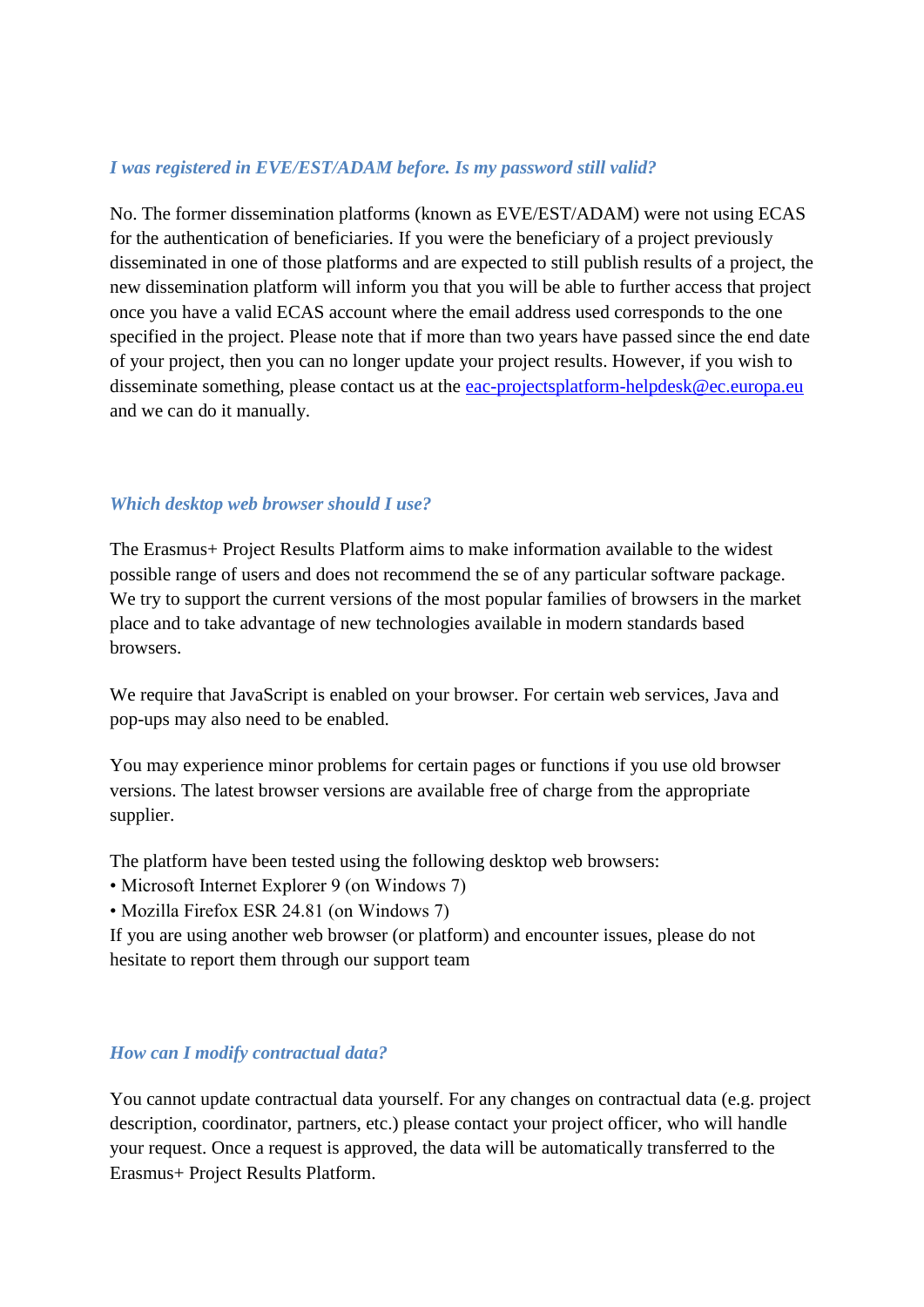#### *My contact details are wrong/obsolete. How can I update them?*

You cannot update your contact details yourself. For any changes on contractual data please contact your project officer, who will handle your request.

#### *Can I edit data that I already submitted to review or data that are already published?*

No, you cannot edit data neither when the review is ongoing, nor after they are published. When you submit your project's results for validation by an officer, your project disappears from your Dashboard and you cannot edit any data when the review is ongoing or after the results are published. Therefore, please make sure that you have uploaded all the results you want to make public and that they are of good quality, before you click on the "Save & Submit" button. After the approval of your final report and once your project is closed, you will not be able to upload any results. For exceptional cases, where a project result is produced after the finalisation of your project, please contact the Erasmus+ Project Results Platform Helpdesk, at [eac-projectsplatform-helpdesk@ec.europa.eu.](mailto:eac-projectsplatform-helpdesk@ec.europa.eu)

### *What kind of information can I add on my project card and when?*

You can upload your logo, the project's website URL and the results of your project, as well as any relevant files (reports, pictures, videos, etc.). You can also manage the personal data of your organisation, as well as the personal data of your partners (email address, phone number, etc.). You can enrich or edit the information on your project card any time from the notification of the publication of your project until the end date of your project. When the end date has been reached, you will be notified that you can now submit your project's results for validation. After you click on the "Submit" button, you will not be able to make any changes. Therefore, please make sure that your results are ready to be published and that you have uploaded all the results you would like to submit, before you click on the "Submit" button.

#### *How can I make my personal data visible to the public?*

To make your personal data visible on your public project card, you should first log in your Beneficiary's Dashboard. Click on the third icon (cf. last column from your left) to verify your personal data. You should also verify the personal data of your partners. In case you are managing more than one project, you should do the same for each one of them.

### *What should I specify as URL for my project's website?*

As a beneficiary, you have the possibility to specify a link to your project website.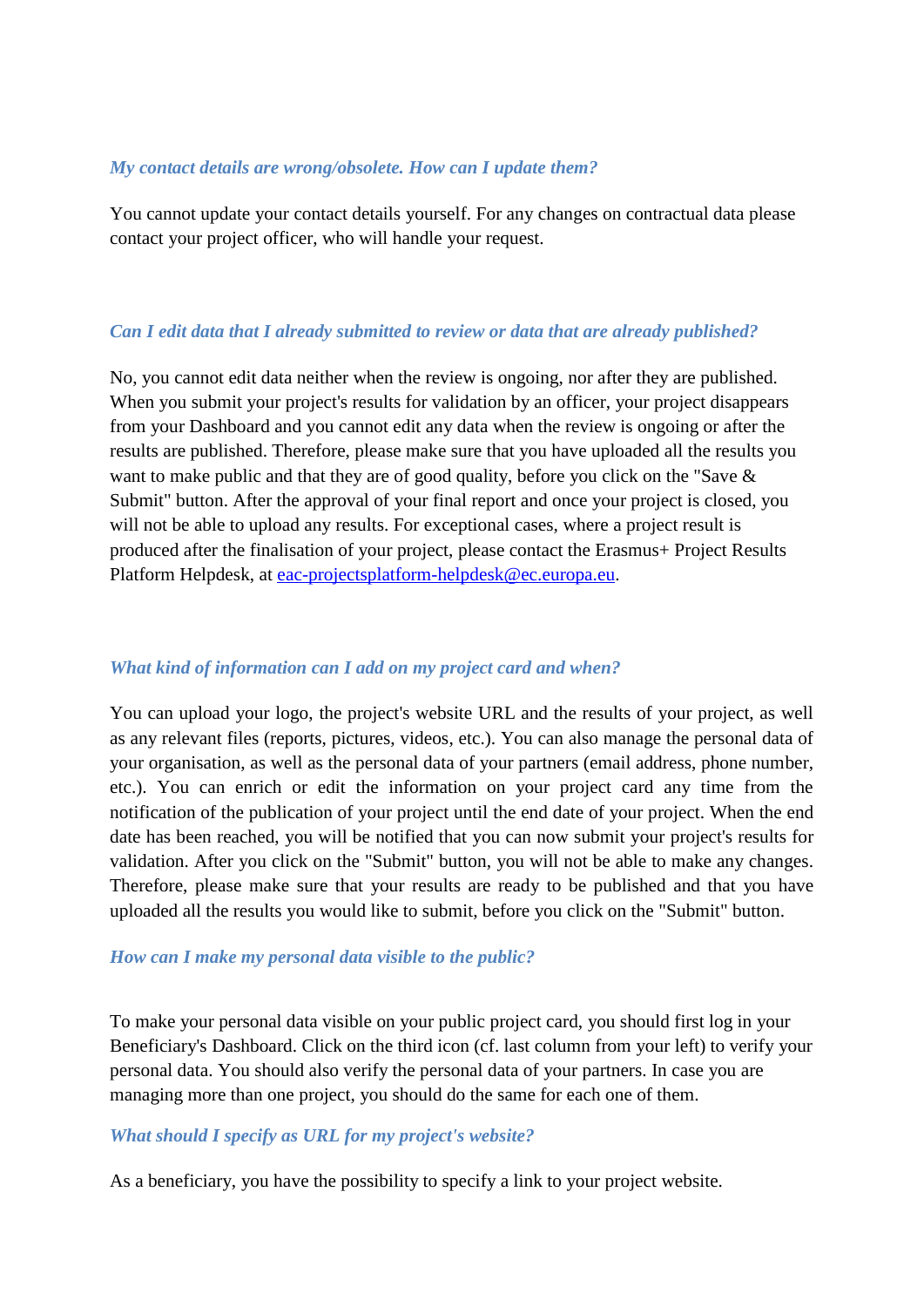As long as the entry point (homepage) of your website does not require authentication, the URL of your website should typically have the following syntax [http://www.....](http://www..../)

In such a case, the platform does not require you to specify the protocol [\(http://\)](https://webgate.ec.europa.eu/education_culture/dissemination/share/page/site/promoterscreativeeurope/http:); the system will automatically prefix it if you don't specify it.

If your website requires authentications (typically starts with "https://") or would make use of a particular protocol, then you're invited to explicitly specify it. If you don't then your link won't be usable once published on the public site.

### *I cannot modify my project card anymore.*

You can modify the information on your project card any time during the lifetime of the project (from the notification of the publication of your project, until the end date of your project). When the end date of your project has been reached, you can still upload and modify your results, but you have to submit for validation. Please be aware that if you do not click on the "Submit" button, your results will not be sent for validation by an officer and will remain unpublished. If you are unable to make any changes on your project card, then your project is either in your Officer's Dashboard (Status: "Under review"), or your final report has been approved and therefore your project card is now closed and you cannot upload any more results.

### *I cannot find my project on the Beneficiary's Dashboard anymore.*

If you can no longer view your project on your Dashboard, then your project is either in your Officer's Dashboard (Status: "Under review"), or your final report has been approved and therefore your project card is now closed and you cannot upload any more results.

### *I cannot submit for validation because the Submit button is inactive.*

As a beneficiary of ongoing projects, you will be able to submit the results you uploaded for validation after your project's end date has been reached. You will not be able to submit results before your project has ended.

### *Can I contact the project officer?*

Yes, you can do so by using the contact details mentioned in the contract you have signed with the EACEA/your National Agency and using the project title and reference/contract number as identifiers.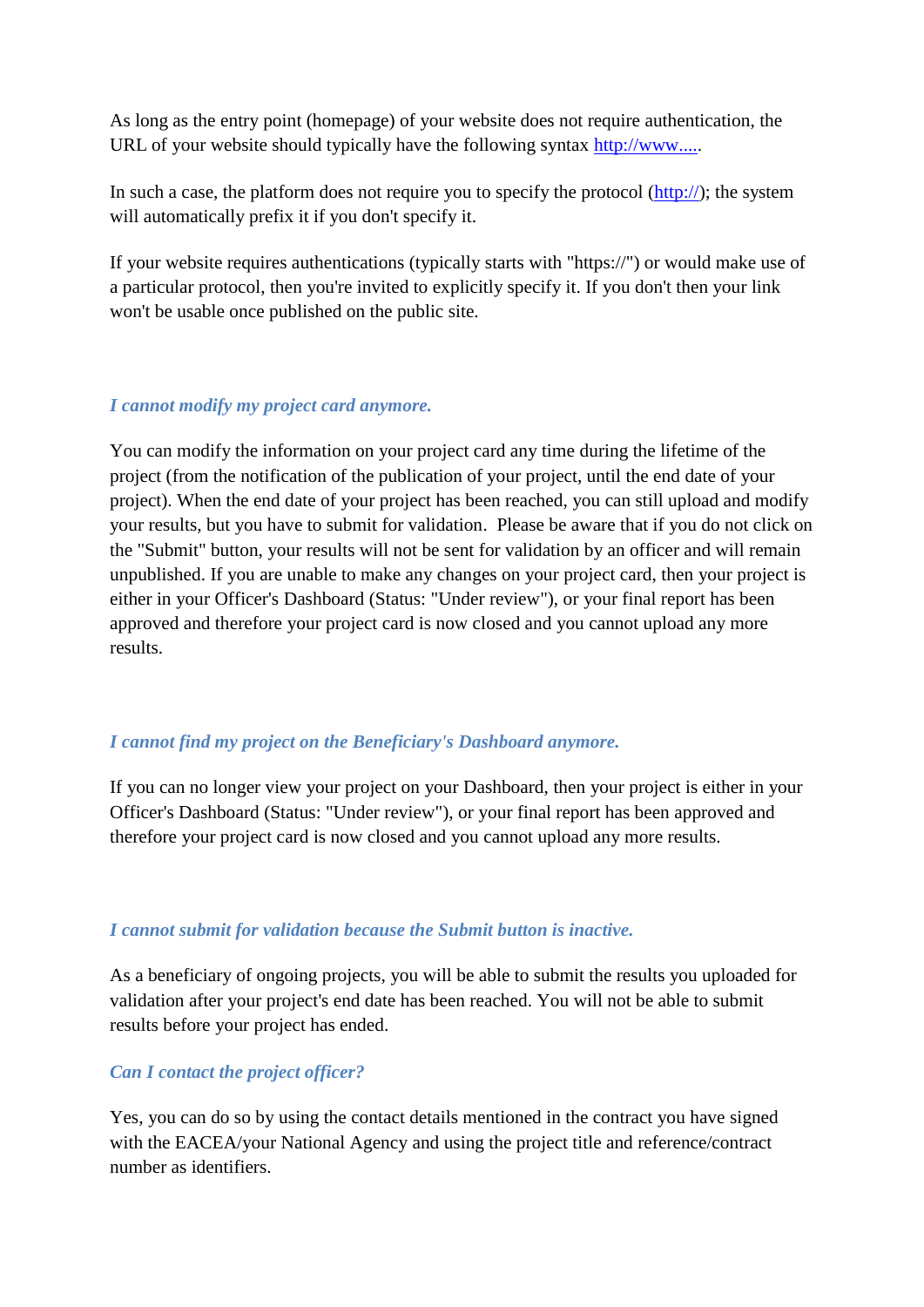#### *What is considered to be a relevant result?*

Please have a look at the list of relevant results, which can be found under the "Useful Links" in your Beneficiary's Dashboard.

#### *Can I upload videos/audios-music/pdf files/e-book?*

Yes, you can, as long as they are of the supported formats.

#### *I cannot upload more than one attachment per result.*

You can only upload only one attachment per result (note that the video tutorial shows more than one attachments, just to outline the possibility to upload different formats). If you have more than one attachment per result, you can create a new result (e.g. Workshop on intercultural dialogue (1) –Workshop on intercultural dialogue (2), etc.) and add the attachment on that.

#### *What restrictions are there on file size and file type I can upload as an attachment?*

The supported formats are:

•For Attachments: \*.pdf; \*.jpeg; \*.jpg; \*.tif; \*.png; \*.gif; \*.mpeg; \*.mpg; \*.ogg; \*.ppt; \*.pps; \*.xls; \*.xlsx; \*.doc; \*.docx; \*.rtf; \*.txt; \*.csv; \*.mp4; \*.mov; \*.mp3

•For Logo: \*.jpeg; \*.jpg; \*.png; \*.gif

The size of the file should not exceed 100MB.

## *What is the copyright legislation for my project's information/results and uploaded attachments (pictures/videos/music etc.)?*

For further information about legal issues related to your project, please follow the link: <http://ec.europa.eu/programmes/erasmus-plus/projects/eplus-legal-issues/legal-issues.html>